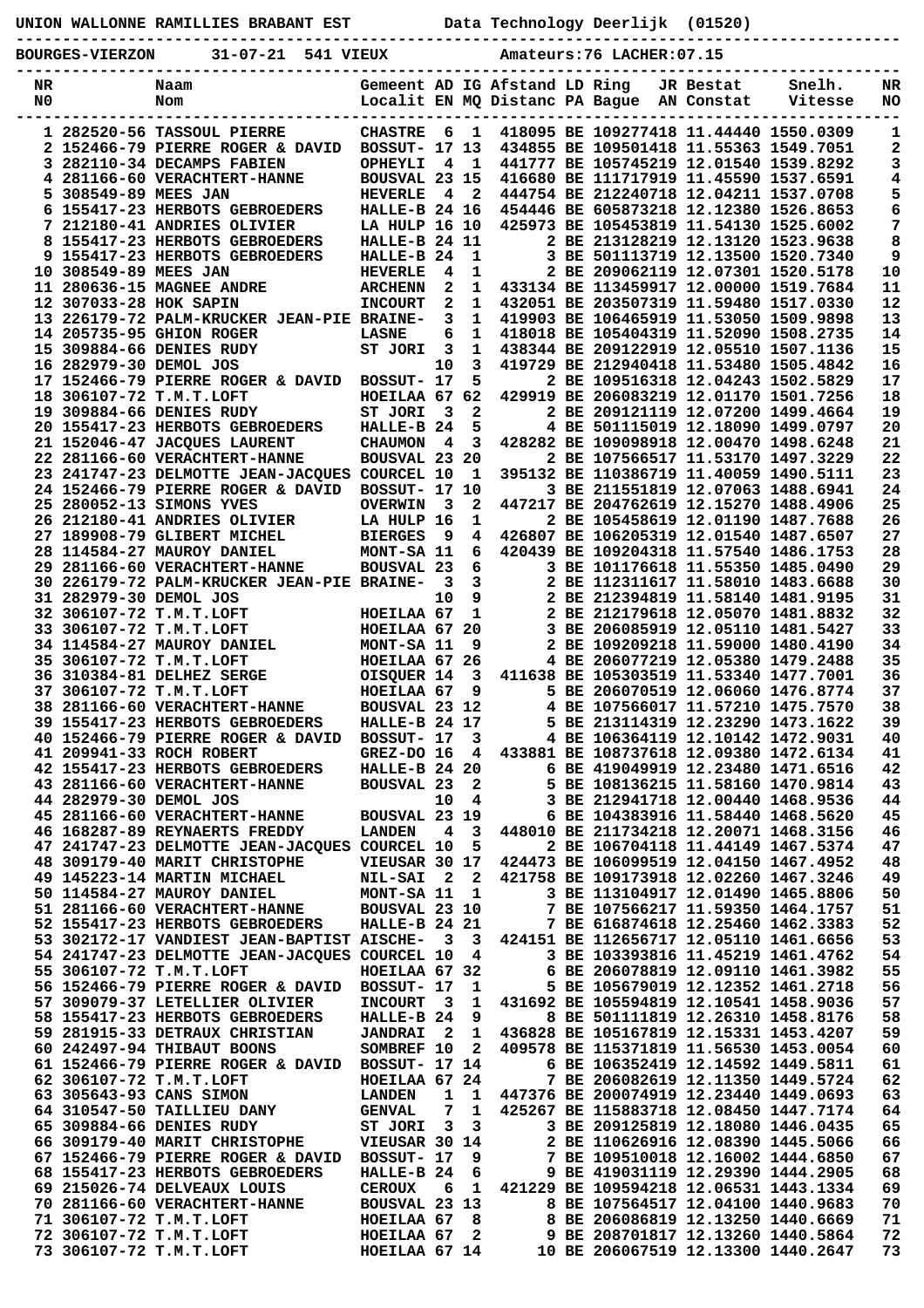|                         | 74 306107-72 T.M.T.LOFT                                                                                                                                                                                                                    | HOEILAA 67 23                |                         |              |                                                                                                                                                                                                                 | 11 BE 206078919 12.13360 1439.7823                                     |  | 74         |
|-------------------------|--------------------------------------------------------------------------------------------------------------------------------------------------------------------------------------------------------------------------------------------|------------------------------|-------------------------|--------------|-----------------------------------------------------------------------------------------------------------------------------------------------------------------------------------------------------------------|------------------------------------------------------------------------|--|------------|
|                         | 75 306107-72 T.M.T.LOFT                                                                                                                                                                                                                    | HOEILAA 67 52                |                         |              |                                                                                                                                                                                                                 | 12 BE 206072119 12.13500 1438.6581                                     |  | 75         |
|                         | 76 281166-60 VERACHTERT-HANNE                                                                                                                                                                                                              | BOUSVAL 23                   |                         | 7            |                                                                                                                                                                                                                 | 9 BE 108136715 12.04420 1438.3155                                      |  | 76         |
|                         | 77 281166-60 VERACHTERT-HANNE                                                                                                                                                                                                              | BOUSVAL 23                   |                         | 5            |                                                                                                                                                                                                                 | 10 BE 111715819 12.04440 1438.1500                                     |  | 77         |
|                         | 78 212180-41 ANDRIES OLIVIER                                                                                                                                                                                                               | LA HULP 16                   |                         | 5            |                                                                                                                                                                                                                 | 3 BE 109362318 12.11170 1437.7218                                      |  | 78         |
|                         | 79 281166-60 VERACHTERT-HANNE                                                                                                                                                                                                              | BOUSVAL 23                   |                         | 1            |                                                                                                                                                                                                                 | 11 BE 101179818 12.04530 1437.4059                                     |  | 79         |
|                         | 80 310110-01 SPRUYT SEBASTIEN & MI VIEUX-G 12                                                                                                                                                                                              |                              |                         | 2            |                                                                                                                                                                                                                 | 410845 BE 101198718 12.01100 1435.6843                                 |  | 80         |
|                         | 81 307193-91 ADAM ANDRE                                                                                                                                                                                                                    | <b>JODOIGN</b>               | - 8                     | 2            |                                                                                                                                                                                                                 | 437416 BE 109207916 12.19510 1434.8565                                 |  | 81         |
|                         | 82 209941-33 ROCH ROBERT                                                                                                                                                                                                                   | GREZ-DO 16                   |                         | 1            |                                                                                                                                                                                                                 | 2 BE 112606817 12.18160 1430.6914                                      |  | 82         |
|                         | 83 301131-43 PEETERSILLE-PAULY                                                                                                                                                                                                             | <b>LANDEN</b>                | 5                       | 3            |                                                                                                                                                                                                                 | 447037 BE 204943819 12.27561 1428.5299                                 |  | 83         |
|                         | 84 101363-95 DERYCKE CHRISTIAN                                                                                                                                                                                                             | <b>BRAINE-</b>               | 3                       | 1            |                                                                                                                                                                                                                 | 419981 BE 109414218 12.09099 1427.7055                                 |  | 84         |
| 85 282979-30 DEMOL JOS  |                                                                                                                                                                                                                                            |                              | 10                      | 7            |                                                                                                                                                                                                                 | 4 BE 212660917 12.09050 1427.2451                                      |  | 85         |
|                         | 86 281166-60 VERACHTERT-HANNE                                                                                                                                                                                                              | BOUSVAL 23 18                |                         |              |                                                                                                                                                                                                                 | 12 BE 101172318 12.07010 1426.9049                                     |  | 86         |
|                         | 87 282520-56 TASSOUL PIERRE                                                                                                                                                                                                                | <b>CHASTRE</b>               | - 6                     | 2            |                                                                                                                                                                                                                 | 2 BE 109277318 12.08070 1426.3774                                      |  | 87<br>88   |
| 89 308549-89 MEES JAN   | 88 209941-33 ROCH ROBERT                                                                                                                                                                                                                   | GREZ-DO 16                   | 4                       | 5            |                                                                                                                                                                                                                 | 3 BE 112603817 12.19290 1424.9745<br>3 BE 212242518 12.27111 1424.6488 |  | 89         |
|                         | 90 242497-94 THIBAUT BOONS                                                                                                                                                                                                                 | <b>HEVERLE</b><br>SOMBREF 10 |                         | 3<br>3       |                                                                                                                                                                                                                 | 2 BE 115370419 12.02410 1423.7113                                      |  | 90         |
|                         | 91 242497-94 THIBAUT BOONS                                                                                                                                                                                                                 | SOMBREF 10                   |                         | 5            |                                                                                                                                                                                                                 | 3 BE 115373219 12.02420 1423.6288                                      |  | 91         |
|                         | 92 281166-60 VERACHTERT-HANNE                                                                                                                                                                                                              | BOUSVAL 23                   |                         | 3            |                                                                                                                                                                                                                 | 13 BE 107560717 12.07460 1423.2495                                     |  | 92         |
|                         | 93 155417-23 HERBOTS GEBROEDERS                                                                                                                                                                                                            | HALLE-B 24 12                |                         |              |                                                                                                                                                                                                                 | 10 BE 213152019 12.34330 1422.1436                                     |  | 93         |
|                         | 94 281166-60 VERACHTERT-HANNE                                                                                                                                                                                                              | BOUSVAL 23                   |                         | 9            |                                                                                                                                                                                                                 | 14 BE 104385616 12.08030 1421.8734                                     |  | 94         |
|                         | 95 281166-60 VERACHTERT-HANNE                                                                                                                                                                                                              | BOUSVAL 23 16                |                         |              |                                                                                                                                                                                                                 | 15 BE 101171718 12.08190 1420.5807                                     |  | 95         |
|                         | 96 212180-41 ANDRIES OLIVIER                                                                                                                                                                                                               | LA HULP 16 12                |                         |              |                                                                                                                                                                                                                 | 4 BE 105453419 12.14540 1420.3835                                      |  | 96         |
|                         | 97 310110-01 SPRUYT SEBASTIEN & MI VIEUX-G 12                                                                                                                                                                                              |                              |                         | 8            |                                                                                                                                                                                                                 | 2 BE 111790019 12.04210 1419.8894                                      |  | 97         |
|                         | 98 310384-81 DELHEZ SERGE                                                                                                                                                                                                                  | OISQUER 14                   |                         | 2            |                                                                                                                                                                                                                 | 2 BE 101111618 12.05040 1419.1151                                      |  | 98         |
|                         | 99 114584-27 MAUROY DANIEL                                                                                                                                                                                                                 | MONT-SA 11                   |                         | 7            |                                                                                                                                                                                                                 | 4 BE 109200418 12.11240 1418.4852                                      |  | 99         |
|                         | 100 306107-72 T.M.T.LOFT                                                                                                                                                                                                                   | HOEILAA 67 17                |                         |              |                                                                                                                                                                                                                 | 13 BE 206064219 12.18210 1417.2375                                     |  | 100        |
|                         | 101 212180-41 ANDRIES OLIVIER                                                                                                                                                                                                              | LA HULP 16                   |                         | 8            |                                                                                                                                                                                                                 | 5 BE 105455119 12.15370 1416.9973                                      |  | 101        |
|                         | 102 192396-45 SOETAERTS PHILIPPE                                                                                                                                                                                                           | <b>VILLERS</b>               | 9                       | 2            |                                                                                                                                                                                                                 | 405746 BE 109503616 12.01280 1416.3812                                 |  | 102        |
| 103 307033-28 HOK SAPIN |                                                                                                                                                                                                                                            | <b>INCOURT</b>               | 2                       | $\mathbf{2}$ |                                                                                                                                                                                                                 | 2 BE 211566419 12.20063 1416.0732                                      |  | 103        |
|                         | 104 306107-72 T.M.T.LOFT                                                                                                                                                                                                                   | HOEILAA 67 30                |                         |              |                                                                                                                                                                                                                 | 14 BE 206085619 12.18380 1415.9150                                     |  | 104        |
|                         | 105 114584-27 MAUROY DANIEL                                                                                                                                                                                                                | MONT-SA 11                   |                         | 3            |                                                                                                                                                                                                                 | 5 BE 113103817 12.12040 1415.3018                                      |  | 105        |
|                         | 106 306107-72 T.M.T.LOFT                                                                                                                                                                                                                   | HOEILAA 67 39                |                         |              |                                                                                                                                                                                                                 | 15 BE 214534319 12.18480 1415.1382                                     |  | 106        |
|                         | 107 281166-60 VERACHTERT-HANNE                                                                                                                                                                                                             | BOUSVAL 23                   |                         | 8            |                                                                                                                                                                                                                 | 16 BE 107568417 12.09370 1414.3124                                     |  | 107        |
|                         | 108 309179-40 MARIT CHRISTOPHE                                                                                                                                                                                                             | VIEUSAR 30                   |                         | 9            |                                                                                                                                                                                                                 | 3 BE 106103819 12.15130 1413.8889                                      |  | 108        |
|                         | 109 310547-50 TAILLIEU DANY                                                                                                                                                                                                                | <b>GENVAL</b>                | 7                       | 7            |                                                                                                                                                                                                                 | 2 BE 611131918 12.15470 1413.8649                                      |  | 109        |
|                         | 110 306594-74 VERSPREET MICHEL                                                                                                                                                                                                             | LUTTRE                       | 3                       | 1            |                                                                                                                                                                                                                 | 401103 BE 501941618 11.58430 1413.7449                                 |  | 110        |
|                         | 111 306107-72 T.M.T.LOFT                                                                                                                                                                                                                   | HOEILAA 67 15                |                         |              |                                                                                                                                                                                                                 | 16 BE 206066519 12.19190 1412.7356                                     |  | 111        |
|                         | 112 309179-40 MARIT CHRISTOPHE                                                                                                                                                                                                             | VIEUSAR 30                   |                         | 6            |                                                                                                                                                                                                                 | 4 BE 109186018 12.15290 1412.6341                                      |  | 112        |
|                         | 113 306107-72 T.M.T.LOFT<br>114 302172-17 VANDIEST JEAN-BAPTIST AISCHE-                                                                                                                                                                    | HOEILAA 67 66                |                         |              |                                                                                                                                                                                                                 | 17 BE 206086519 12.19210 1412.5809                                     |  | 113        |
| 115 282979-30 DEMOL JOS |                                                                                                                                                                                                                                            |                              | 3<br>10                 | 1<br>8       |                                                                                                                                                                                                                 | 2 BE 105935519 12.15170 1412.5026<br>5 BE 212940818 12.12100 1412.4363 |  | 114<br>115 |
|                         | 116 152466-79 PIERRE ROGER & DAVID                                                                                                                                                                                                         | BOSSUT- 17                   |                         | 6            |                                                                                                                                                                                                                 | 8 BE 109520018 12.22542 1412.3101                                      |  | 116        |
|                         | 117 171260-55 VANDEN WYNGAERT DIRK                                                                                                                                                                                                         | <b>BIERBEE</b>               | $\overline{\mathbf{2}}$ | 1            |                                                                                                                                                                                                                 | 444160 BE 200448019 12.29300 1412.2734                                 |  | 117        |
|                         | 118 209941-33 ROCH ROBERT                                                                                                                                                                                                                  | GREZ-DO 16                   |                         | 8            |                                                                                                                                                                                                                 | 4 BE 114027317 12.22310 1410.9186                                      |  | 118        |
|                         | 119 309179-40 MARIT CHRISTOPHE                                                                                                                                                                                                             |                              |                         |              |                                                                                                                                                                                                                 |                                                                        |  | 119        |
|                         | 120 309179-40 MARIT CHRISTOPHE                                                                                                                                                                                                             |                              |                         |              |                                                                                                                                                                                                                 |                                                                        |  | 120        |
|                         | 121 283218-75 LEMASSON BEN                                                                                                                                                                                                                 |                              |                         |              | GREZ-DO 16 8 4 BE 114027317 12.22310 1410.9186<br>HE VIEUSAR 30 5 5 BE 109187418 12.15510 1410.9124<br>HE VIEUSAR 30 26 6 BE 109289018 12.16090 1409.5069<br>OVERIJS 4 4 430888 BE 209072919 12.20450 1409.2821 |                                                                        |  | 121        |
|                         | 122 241747-23 DELMOTTE JEAN-JACQUES COURCEL 10 10<br>123 310384-81 DELHEZ SERGE<br>124 241747-23 DELMOTTE JEAN-JACQUES COURCEL 10 2 5 BE 105304519 12.07190 1408.1920<br>124 241747-23 DELMOTTE JEAN-JACQUES COURCEL 10 2 5 BE 11038821    |                              |                         |              |                                                                                                                                                                                                                 |                                                                        |  | 122        |
|                         |                                                                                                                                                                                                                                            |                              |                         |              |                                                                                                                                                                                                                 |                                                                        |  | 123        |
|                         |                                                                                                                                                                                                                                            |                              |                         |              |                                                                                                                                                                                                                 |                                                                        |  | 124        |
|                         | 125 221095-32 ROPPE ALAIN & FILLES WAVRE                                                                                                                                                                                                   |                              |                         |              | 8 3 428883 BE 106296719 12.19420 1407.5583                                                                                                                                                                      |                                                                        |  | 125        |
|                         | 126 215026-74 DELVEAUX LOUIS                                                                                                                                                                                                               | CEROUX 6 2                   |                         |              |                                                                                                                                                                                                                 | 2 BE 113914417 12.14171 1407.4511                                      |  | 126        |
|                         | 127 152046-47 JACQUES LAURENT                                                                                                                                                                                                              |                              |                         |              | CHAUMON 4 1 2 BE 109097718 12.19360 1406.0473                                                                                                                                                                   |                                                                        |  | 127        |
|                         | 128 310384-81 DELHEZ SERGE                                                                                                                                                                                                                 |                              |                         |              | OISQUER 14 8 4 BE 101116018 12.07490 1405.7875                                                                                                                                                                  |                                                                        |  | 128        |
|                         | 129 225621-96 TORDEURS OLIVIER & WI BRAINE- 2 1 417677 BE 117493117 12.12133 1405.2710                                                                                                                                                     |                              |                         |              |                                                                                                                                                                                                                 |                                                                        |  | 129        |
|                         | 130 282647-86 DECELLE ROBERT WALHAIN 6 1 423078 BE 109219318 12.16060 1405.1079                                                                                                                                                            |                              |                         |              |                                                                                                                                                                                                                 |                                                                        |  | 130        |
|                         | 131 281823-38 LIBOUTON C-R<br>132 242497-94 THIBAUT BOONS<br>132 242497-94 THIBAUT BOONS<br>133 283218-75 LEMASSON BEN COVERIJS 4 1 2 BE 209074919 12.21470 1404.5352                                                                      |                              |                         |              |                                                                                                                                                                                                                 |                                                                        |  | 131        |
|                         |                                                                                                                                                                                                                                            |                              |                         |              |                                                                                                                                                                                                                 |                                                                        |  | 132        |
|                         |                                                                                                                                                                                                                                            |                              |                         |              |                                                                                                                                                                                                                 |                                                                        |  | 133        |
|                         | 134 187583-82 VANDERLINDEN-DE BRUYN OVERIJS 10 4 431037 BE 209118819 12.22010 1403.9531                                                                                                                                                    |                              |                         |              |                                                                                                                                                                                                                 |                                                                        |  | 134        |
|                         |                                                                                                                                                                                                                                            |                              |                         |              |                                                                                                                                                                                                                 |                                                                        |  | 135        |
|                         |                                                                                                                                                                                                                                            |                              |                         |              |                                                                                                                                                                                                                 |                                                                        |  | 136        |
|                         |                                                                                                                                                                                                                                            |                              |                         |              |                                                                                                                                                                                                                 |                                                                        |  | 137        |
|                         |                                                                                                                                                                                                                                            |                              |                         |              |                                                                                                                                                                                                                 |                                                                        |  | 138<br>139 |
|                         |                                                                                                                                                                                                                                            |                              |                         |              |                                                                                                                                                                                                                 |                                                                        |  | 140        |
|                         | 135 155417-23 HERBOTS GEBROEDERS<br>135 155417-23 HERBOTS GEBROEDERS<br>136 155417-23 HERBOTS GEBROEDERS<br>136 155417-23 HERBOTS GEBROEDERS<br>137 310547-50 TAILLIEU DANY<br>138 152466-79 PIERRE ROGER & DAVID BOSSUT- 17 12<br>138 152 |                              |                         |              |                                                                                                                                                                                                                 |                                                                        |  | 141        |
|                         |                                                                                                                                                                                                                                            |                              |                         |              |                                                                                                                                                                                                                 |                                                                        |  | 142        |
|                         | 143 155417-23 HERBOTS GEBROEDERS                                                                                                                                                                                                           | <b>HALLE-B 24 19</b>         |                         |              | 13 BE 419050019 12.39410 1399.6592                                                                                                                                                                              |                                                                        |  | 143        |
|                         | 144 310275-69 DELLIER JEAN MARIE                                                                                                                                                                                                           | TILLY                        |                         |              | 17 9 411207 BE 106024319 12.08511 1399.3693                                                                                                                                                                     |                                                                        |  | 144        |
|                         |                                                                                                                                                                                                                                            |                              |                         |              |                                                                                                                                                                                                                 |                                                                        |  | 145        |
|                         |                                                                                                                                                                                                                                            |                              |                         |              |                                                                                                                                                                                                                 |                                                                        |  | 146        |
|                         |                                                                                                                                                                                                                                            |                              |                         |              |                                                                                                                                                                                                                 |                                                                        |  |            |
|                         |                                                                                                                                                                                                                                            |                              |                         |              |                                                                                                                                                                                                                 |                                                                        |  | 147        |
|                         |                                                                                                                                                                                                                                            |                              |                         |              |                                                                                                                                                                                                                 |                                                                        |  | 148        |
|                         |                                                                                                                                                                                                                                            |                              |                         |              |                                                                                                                                                                                                                 |                                                                        |  | 149        |
|                         |                                                                                                                                                                                                                                            |                              |                         |              |                                                                                                                                                                                                                 |                                                                        |  | 150        |
|                         |                                                                                                                                                                                                                                            |                              |                         |              |                                                                                                                                                                                                                 |                                                                        |  | 151        |
|                         |                                                                                                                                                                                                                                            |                              |                         |              |                                                                                                                                                                                                                 |                                                                        |  | 152<br>153 |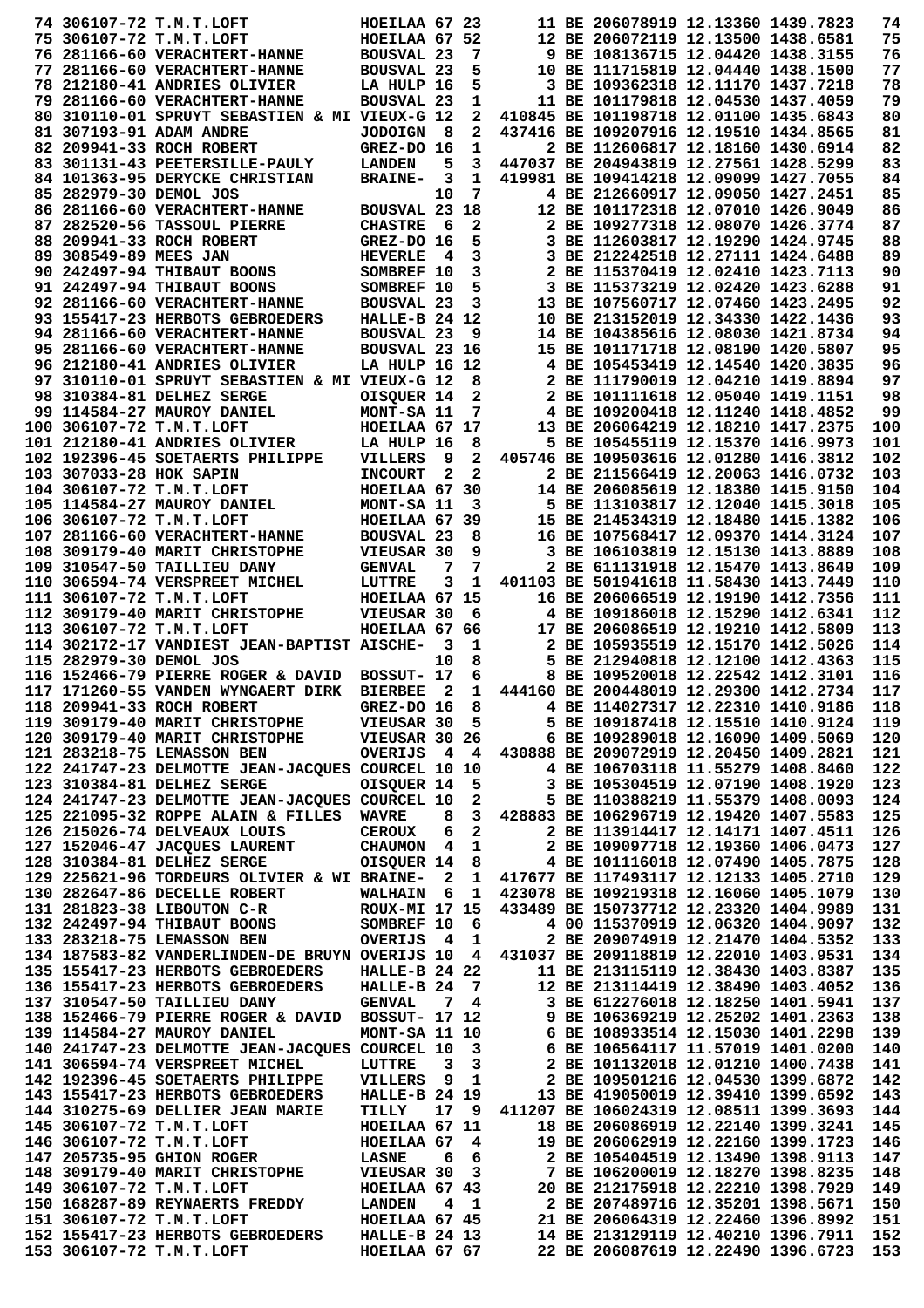|  | 154 212180-41 ANDRIES OLIVIER LA HULP 16       |                      |              | 2              |  | 6 BE 105457019 12.20020 1396.4802      |  | 154 |
|--|------------------------------------------------|----------------------|--------------|----------------|--|----------------------------------------|--|-----|
|  | 155 310110-01 SPRUYT SEBASTIEN & MI VIEUX-G 12 |                      |              | 4              |  | 3 BE 107488017 12.09300 1395.0594      |  | 155 |
|  | 155 310110-01 SPRUYT SEBASTIEN & MI            | VIEUX-G 12           |              | 5              |  | 4 BE 111795519 12.09300 1395.0594      |  | 155 |
|  | 157 187583-82 VANDERLINDEN-DE BRUYN            | OVERIJS              | 10           | 8              |  | 2 BE 209117519 12.24000 1394.9417      |  | 157 |
|  | 158 152466-79 PIERRE ROGER & DAVID             | BOSSUT- 17           |              | 7              |  | 10 PT 931904319 12.26512 1394.4215     |  | 158 |
|  | 159 162600-28 VERMYLEN DANIEL                  | <b>MARBAIS</b>       | - 9          | 7              |  | 409859 BE 101078418 12.09013 1393.9755 |  | 159 |
|  | 160 281823-38 LIBOUTON C-R                     | ROUX-MI 17           |              | 4              |  | 2 BE 109772615 12.26010 1393.7806      |  | 160 |
|  | 161 306107-72 T.M.T.LOFT                       | HOEILAA 67 65        |              |                |  | 23 BE 206068319 12.23320 1393.4280     |  | 161 |
|  | 162 309179-40 MARIT CHRISTOPHE                 | VIEUSAR 30           |              | 21             |  | 8 BE 109281018 12.19470 1392.7041      |  | 162 |
|  | 163 221095-32 ROPPE ALAIN & FILLES             | <b>WAVRE</b>         | 8            | $\overline{2}$ |  | 2 BE 109694618 12.23050 1392.1006      |  | 163 |
|  | 164 280052-13 SIMONS YVES                      | <b>OVERWIN</b>       | 3            | 3              |  | 2 BE 211557118 12.36190 1391.8263      |  | 164 |
|  | 165 155417-23 HERBOTS GEBROEDERS HALLE-B 24 23 |                      |              |                |  | 15 BE 213125819 12.41370 1391.3742     |  | 165 |
|  | 166 280147-11 VANDYCK JC                       | <b>BEAUVEC</b>       | $\mathbf{2}$ | 1              |  | 439877 BE 105652619 12.31160 1390.8421 |  | 166 |
|  | 167 226179-72 PALM-KRUCKER JEAN-PIE BRAINE-    |                      | 3            | $\mathbf{2}$   |  | 3 BE 112310417 12.17010 1390.3306      |  | 167 |
|  | 168 306107-72 T.M.T.LOFT                       | HOEILAA 67           |              | 6              |  | 24 BE 208714217 12.24180 1389.9741     |  | 168 |
|  | 169 309179-40 MARIT CHRISTOPHE                 | VIEUSAR 30           |              | 25             |  | 9 BE 106099319 12.20240 1389.8919      |  | 169 |
|  | 170 309179-40 MARIT CHRISTOPHE                 | VIEUSAR 30           |              | 4              |  | 10 BE 106105019 12.20270 1389.6644     |  | 170 |
|  | 171 241747-23 DELMOTTE JEAN-JACOUES COURCEL 10 |                      |              | 7              |  | 7 BE 103393716 11.59219 1389.5240      |  | 171 |
|  | 172 209941-33 ROCH ROBERT                      | GREZ-DO 16           |              | 3              |  | 5 BE 105905219 12.27200 1389.1601      |  | 172 |
|  | 173 114584-27 MAUROY DANIEL                    | MONT-SA 11           |              | 2              |  | 7 BE 113103117 12.17480 1388.5040      |  | 173 |
|  | 174 189908-79 GLIBERT MICHEL                   | <b>BIERGES</b>       | 9            | 2              |  | 2 BE 109287918 12.22240 1388.4418      |  | 174 |
|  | 175 282647-86 DECELLE ROBERT                   | <b>WALHAIN</b>       | 6            | 6              |  | 2 BE 116293319 12.19440 1388.3548      |  | 175 |
|  | 176 306107-72 T.M.T.LOFT                       | HOEILAA 67           |              | 3              |  | 25 BE 206062819 12.24400 1388.3283     |  | 176 |
|  |                                                | <b>LEMBEEK</b>       | 6            | 6              |  | 415878 BE 212276419 12.14550 1386.6452 |  | 177 |
|  | 178 162600-28 VERMYLEN DANIEL                  | <b>MARBAIS</b>       | 9            | 8              |  | 2 BE 106781919 12.10443 1385.8839      |  | 178 |
|  | 179 281915-33 DETRAUX CHRISTIAN                | <b>JANDRAI</b>       | $\mathbf{2}$ | $\mathbf{2}$   |  | 2 BE 105167119 12.30201 1385.2823      |  | 179 |
|  | 180 152466-79 PIERRE ROGER & DAVID             | BOSSUT- 17           |              |                |  | 8 11 BE 210954717 12.28562 1385.1679   |  | 180 |
|  | 181 152466-79 PIERRE ROGER & DAVID             | <b>BOSSUT- 17 15</b> |              |                |  | 12 BE 109505218 12.29322 1382.5256     |  | 181 |
|  |                                                |                      |              |                |  |                                        |  |     |

## **UNION WALLONNE RAMILLIES BRABANT EST Data Technology Deerlijk (01520)**

| <b>DAIDADA</b> | $\sim$ | 3-1-1-1-1-1-1-74 T3 GUER - AR |
|----------------|--------|-------------------------------|

| <b>BOURGES-VIERZON</b> | 31-07-21 513 YEARLING | Amateurs: 74 LACHER: 07.15 |
|------------------------|-----------------------|----------------------------|
|                        |                       |                            |

| NR |                        | Naam                                       |                   |              |                | Gemeent AD IG Afstand LD Ring  |  | JR Bestat  | Snelh.                                 | NR        |
|----|------------------------|--------------------------------------------|-------------------|--------------|----------------|--------------------------------|--|------------|----------------------------------------|-----------|
| N0 |                        | Nom                                        |                   |              |                | Localit EN MQ Distanc PA Bague |  | AN Constat | Vitesse                                | <b>NO</b> |
|    |                        |                                            |                   |              |                |                                |  |            |                                        |           |
|    |                        | 1 155417-23 HERBOTS GEBROEDERS             | HALLE-B 44        |              | 4              |                                |  |            | 454446 BE 213306920 12.04320 1569.5809 | 1         |
|    |                        | 2 155417-23 HERBOTS GEBROEDERS             | HALLE-B 44 18     |              |                |                                |  |            | 2 BE 610957020 12.04350 1569.3099      | 2         |
|    |                        | 3 155417-23 HERBOTS GEBROEDERS             | HALLE-B 44 22     |              |                |                                |  |            | 3 BE 213338520 12.05320 1564.1785      | 3         |
| 4  | 308549-89 MEES JAN     |                                            | <b>HEVERLE</b>    | 4            | $\mathbf{2}$   |                                |  |            | 444754 BE 205463120 12.01021 1554.8936 | 4         |
|    |                        | 5 152466-79 PIERRE ROGER & DAVID           | BOSSUT- 18        |              | 2              |                                |  |            | 434855 BE 113538520 11.57123 1540.9188 | 5         |
|    |                        | 6 155417-23 HERBOTS GEBROEDERS             | HALLE-B 44        |              | 1              |                                |  |            | 4 BE 213313920 12.11010 1535.2041      | 6         |
|    |                        | 7 155417-23 HERBOTS GEBROEDERS             | HALLE-B 44 40     |              |                |                                |  |            | 5 BE 213339720 12.12310 1527.4640      | 7         |
|    |                        | 8 114584-27 MAUROY DANIEL                  | MONT-SA 12        |              | 1              |                                |  |            | 420439 BE 113307120 11.50250 1526.5561 | 8         |
|    |                        | 9 305643-93 CANS SIMON                     | <b>LANDEN</b>     | $\mathbf{z}$ | $\mathbf{1}$   |                                |  |            | 447376 BE 201315320 12.10030 1516.2718 | 9         |
|    |                        | 10 155417-23 HERBOTS GEBROEDERS            | HALLE-B 44        |              | 20             |                                |  |            | 6 BE 213335820 12.14560 1515.1567      | 10        |
|    |                        | 11 155417-23 HERBOTS GEBROEDERS            | HALLE-B 44        |              | $\mathbf{2}$   |                                |  |            | 7 BE 213306520 12.14590 1514.9042      | 11        |
|    | 12 307033-28 HOK SAPIN |                                            | INCOURT 10        |              | 5              |                                |  |            | 432051 BE 611114220 12.00543 1511.1698 | 12        |
|    |                        | 13 152046-47 JACQUES LAURENT               | <b>CHAUMON</b>    | 7            | $\overline{a}$ |                                |  |            | 428282 BE 113230220 12.00340 1499.7619 | 13        |
|    | 14 308549-89 MEES JAN  |                                            | <b>HEVERLE</b>    | 4            | 1              |                                |  |            | 2 BE 205460820 12.11501 1498.3206      | 14        |
|    |                        | 15 309179-40 MARIT CHRISTOPHE              | VIEUSAR 23 19     |              |                |                                |  |            | 424473 BE 113466220 11.59320 1491.8217 | 15        |
|    |                        | 16 212180-41 ANDRIES OLIVIER               | LA HULP 13        |              | 6              |                                |  |            | 425973 BE 113051220 12.00580 1489.5897 | 16        |
|    |                        | 17 282647-86 DECELLE ROBERT                | WALHAIN           | 6            | 3              |                                |  |            | 423078 BE 113123020 11.59220 1487.7904 | 17        |
|    |                        | 18 226179-72 PALM-KRUCKER JEAN-PIE BRAINE- |                   | 4            | 4              |                                |  |            | 419903 BE 113579420 11.57360 1485.8563 | 18        |
|    | 19 307033-28 HOK SAPIN |                                            | INCOURT 10        |              | 1              |                                |  |            | 2 BE 301562220 12.05493 1485.6218      | 19        |
|    |                        | 20 307193-91 ADAM ANDRE                    | <b>JODOIGN</b>    | 4            | 2              |                                |  |            | 437416 BE 112768620 12.09280 1485.4517 | 20        |
|    |                        | 21 221095-32 ROPPE ALAIN & FILLES          | <b>WAVRE</b>      | 4            | 4              |                                |  |            | 428883 BE 113497720 12.04040 1483.6820 | 21        |
|    |                        | 22 282110-34 DECAMPS FABIEN                | <b>OPHEYLI</b>    | 9            | $\mathbf{z}$   |                                |  |            | 441777 BE 112960120 12.13250 1480.4032 | 22        |
|    |                        | 23 242497-94 THIBAUT BOONS                 | SOMBREF           | 4            | $\mathbf{2}$   |                                |  |            | 409578 BE 109957920 11.52160 1477.1988 | 23        |
|    |                        | 24 309884-66 DENIES RUDY                   | ST JORI           | 6            | 5              |                                |  |            | 438344 BE 205482220 12.11530 1476.4857 | 24        |
|    |                        | 25 114584-27 MAUROY DANIEL                 | MONT-SA 12 12     |              |                |                                |  |            | 2 BE 113302220 11.59540 1475.7424      | 25        |
|    |                        | 26 114584-27 MAUROY DANIEL                 | MONT-SA 12        |              | 8              |                                |  |            | 3 BE 113307020 12.00410 1471.6959      | 26        |
|    |                        | 27 186793-68 PELSMAEKERS JULIEN            | <b>OUD-HEV</b>    | 4            | 1              |                                |  |            | 442462 BE 207725820 12.15400 1471.6031 | 27        |
|    |                        | 28 280052-13 SIMONS YVES                   | <b>OVERWIN 14</b> |              | 8              |                                |  |            | 447217 BE 209833720 12.19030 1470.8666 | 28        |
|    |                        | 29 155417-23 HERBOTS GEBROEDERS            | HALLE-B 44        |              | 13             |                                |  |            | 8 BE 213304020 12.24110 1469.8270      | 29        |
|    |                        | 30 281383-83 LAMBERT PHILIPPE              | <b>ITTRE</b>      | 15           | 5              |                                |  |            | 408219 BE 113823020 11.52449 1469.7442 | 30        |
|    | 31 282979-30 DEMOL JOS |                                            |                   | 12           | 6              |                                |  |            | 419729 BE 206659820 12.00430 1469.0393 | 31        |
|    | 32 282979-30 DEMOL JOS |                                            |                   | 12           | $\mathbf{1}$   |                                |  |            | 2 BE 206659120 12.01360 1464.5115      | 32        |
|    |                        | 33 308071-96 SCHELLEKENS ERIC              | MONT SA           | 3            | $\mathbf 1$    |                                |  |            | 422500 BE 113342520 12.04179 1460.4301 | 33        |
|    |                        | 34 309884-66 DENIES RUDY                   | ST JORI           | 6            | 3              |                                |  |            | 2 BE 205485620 12.15350 1458.3111      | 34        |
|    |                        | 35 212180-41 ANDRIES OLIVIER               | LA HULP 13        |              | 9              |                                |  |            | 2 BE 113054520 12.07070 1458.2290      | 35        |
|    |                        | 36 281383-83 LAMBERT PHILIPPE              | <b>ITTRE</b>      | 15           | 10             |                                |  |            | 2 BE 113827920 11.55009 1457.8469      | 36        |
|    |                        | 37 152466-79 PIERRE ROGER & DAVID          | BOSSUT- 18        |              | 18             |                                |  |            | 2 BE 113535120 12.13312 1456.7031      | 37        |
|    |                        | 38 145223-14 MARTIN MICHAEL                | <b>NIL-SAI</b>    | 6            | $\mathbf{2}$   |                                |  |            | 421758 BE 113334120 12.05050 1453.9201 | 38        |
|    |                        | 39 114584-27 MAUROY DANIEL                 | MONT-SA 12        |              | 3              |                                |  |            | 4 BE 508121920 12.04350 1451.8757      | 39        |
|    |                        | 40 114584-27 MAUROY DANIEL                 | MONT-SA 12        |              | 4              |                                |  |            | 5 BE 113307520 12.04400 1451.4580      | 40        |
|    |                        | 41 309901-83 HANNON YVES                   | <b>CHAUMON</b>    | 6            | 3              |                                |  |            | 425300 BE 113414020 12.08401 1448.2324 | 41        |
|    |                        | 42 220302-15 SPRUYT EDDY                   | LOUPOIG 22        |              | 22             |                                |  |            | 410866 BE 112481820 11.59220 1444.8459 | 42        |
|    |                        | 43 281166-60 VERACHTERT-HANNE              | <b>BOUSVAL</b>    | 6            | 6              |                                |  |            | 416680 BE 113631120 12.03280 1444.4650 | 43        |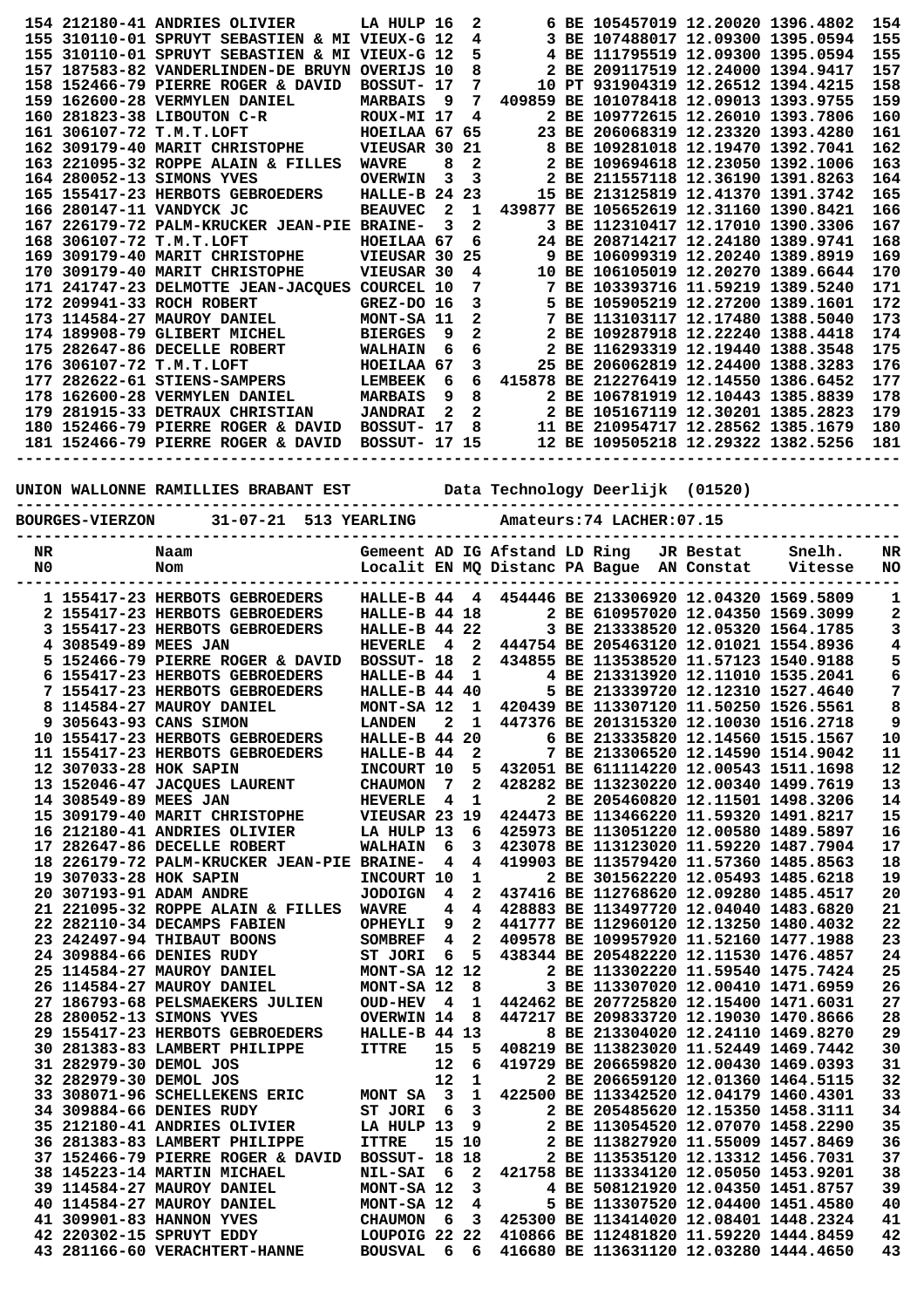|                        | 44 152466-79 PIERRE ROGER & DAVID                                                                                                                                                                                                                                                                                                 | BOSSUT- 18           |                         | 7                       |                                                                                                                                                                                                                                            | 3 BE 113528220 12.16152 1443.4861      |  | 44         |
|------------------------|-----------------------------------------------------------------------------------------------------------------------------------------------------------------------------------------------------------------------------------------------------------------------------------------------------------------------------------|----------------------|-------------------------|-------------------------|--------------------------------------------------------------------------------------------------------------------------------------------------------------------------------------------------------------------------------------------|----------------------------------------|--|------------|
| 45 308549-89 MEES JAN  |                                                                                                                                                                                                                                                                                                                                   | <b>HEVERLE</b>       | $\overline{4}$          | 3                       |                                                                                                                                                                                                                                            | 3 BE 205468420 12.24001 1439.3256      |  | 45         |
|                        | 46 162600-28 VERMYLEN DANIEL                                                                                                                                                                                                                                                                                                      | <b>MARBAIS</b>       | 2                       | 1                       | 409859 BE 110432520 11.59553 1438.4971                                                                                                                                                                                                     |                                        |  | 46         |
|                        | 47 309179-40 MARIT CHRISTOPHE                                                                                                                                                                                                                                                                                                     | VIEUSAR 23 11        |                         |                         |                                                                                                                                                                                                                                            | 2 BE 113464620 12.10130 1437.8355      |  | 47         |
|                        | 48 220302-15 SPRUYT EDDY                                                                                                                                                                                                                                                                                                          | LOUPOIG 22           |                         | - 9                     |                                                                                                                                                                                                                                            | 2 BE 112430620 12.01080 1435.9250      |  | 48         |
| 49 282979-30 DEMOL JOS |                                                                                                                                                                                                                                                                                                                                   |                      |                         | 12 12                   |                                                                                                                                                                                                                                            | 3 BE 213419120 12.07310 1434.8892      |  | 49         |
|                        |                                                                                                                                                                                                                                                                                                                                   |                      |                         |                         |                                                                                                                                                                                                                                            |                                        |  |            |
|                        | 50 280052-13 SIMONS YVES                                                                                                                                                                                                                                                                                                          | <b>OVERWIN 14</b>    |                         | $\overline{\mathbf{2}}$ |                                                                                                                                                                                                                                            | 2 BE 209840720 12.26540 1433.8474      |  | 50         |
|                        | 51 114584-27 MAUROY DANIEL                                                                                                                                                                                                                                                                                                        | MONT-SA 12           |                         | 6                       |                                                                                                                                                                                                                                            | 6 BE 113304920 12.08420 1431.5254      |  | 51         |
|                        | 52 155417-23 HERBOTS GEBROEDERS                                                                                                                                                                                                                                                                                                   | <b>HALLE-B 44 30</b> |                         |                         |                                                                                                                                                                                                                                            | 9 BE 615480120 12.32290 1431.4011      |  | 52         |
|                        | 53 310384-81 DELHEZ SERGE                                                                                                                                                                                                                                                                                                         | OISQUER 15           |                         | 3                       | 411638 BE 413325020 12.02430 1430.7061                                                                                                                                                                                                     |                                        |  | 53         |
|                        | 54 155417-23 HERBOTS GEBROEDERS                                                                                                                                                                                                                                                                                                   | HALLE-B 44           |                         | 3                       |                                                                                                                                                                                                                                            | 10 BE 615483620 12.32390 1430.6501     |  | 54         |
|                        | 55 225621-96 TORDEURS OLIVIER & WI BRAINE-                                                                                                                                                                                                                                                                                        |                      | 5                       | 4                       | 417677 BE 113682220 12.07223 1428.5823                                                                                                                                                                                                     |                                        |  | 55         |
|                        | 56 280052-13 SIMONS YVES                                                                                                                                                                                                                                                                                                          | OVERWIN 14 13        |                         |                         |                                                                                                                                                                                                                                            | 3 BE 209830420 12.28060 1428.3520      |  | 56         |
|                        | 57 155417-23 HERBOTS GEBROEDERS                                                                                                                                                                                                                                                                                                   | HALLE-B 44 11        |                         |                         |                                                                                                                                                                                                                                            | 11 BE 213336120 12.33310 1426.7574     |  | 57         |
|                        |                                                                                                                                                                                                                                                                                                                                   |                      | - 6                     | 6                       |                                                                                                                                                                                                                                            | 2 BE 113127220 12.11320 1426.7469      |  | 58         |
|                        | 58 282647-86 DECELLE ROBERT                                                                                                                                                                                                                                                                                                       | <b>WALHAIN</b>       |                         |                         |                                                                                                                                                                                                                                            |                                        |  |            |
| 59 282979-30 DEMOL JOS |                                                                                                                                                                                                                                                                                                                                   |                      | 12                      | 7                       |                                                                                                                                                                                                                                            | 4 BE 206661020 12.09180 1426.1944      |  | 59         |
|                        | 60 282622-61 STIENS-SAMPERS                                                                                                                                                                                                                                                                                                       | <b>LEMBEEK</b>       | 6                       | 6                       |                                                                                                                                                                                                                                            | 415878 BE 114783220 12.06380 1426.0304 |  | 60         |
|                        | 61 242497-94 THIBAUT BOONS                                                                                                                                                                                                                                                                                                        | <b>SOMBREF</b>       | $\overline{\mathbf{4}}$ | 4                       |                                                                                                                                                                                                                                            | 2 BE 100509320 12.02170 1425.6936      |  | 61         |
|                        | 62 114584-27 MAUROY DANIEL                                                                                                                                                                                                                                                                                                        | MONT-SA 12           |                         | 9                       |                                                                                                                                                                                                                                            | 7 BE 113309620 12.09570 1425.4586      |  | 62         |
|                        | 63 282649-88 VAN STALLE LUC                                                                                                                                                                                                                                                                                                       | SART DA 17           |                         | 5                       | 408678 BE 110333820 12.02211 1422.2225                                                                                                                                                                                                     |                                        |  | 63         |
|                        | 64 283040-91 CHARLIER PHILIPPE QUE LILLOIS                                                                                                                                                                                                                                                                                        |                      | - 9                     | $\mathbf{3}$            |                                                                                                                                                                                                                                            | 412825 BE 113849720 12.05163 1422.2022 |  | 64         |
|                        | 65 114584-27 MAUROY DANIEL                                                                                                                                                                                                                                                                                                        | MONT-SA 12           |                         | $\mathbf{2}$            |                                                                                                                                                                                                                                            | 8 BE 113305320 12.11000 1420.4020      |  | 65         |
|                        | 66 212180-41 ANDRIES OLIVIER                                                                                                                                                                                                                                                                                                      | <b>LA HULP 13 10</b> |                         |                         |                                                                                                                                                                                                                                            | 3 BE 113055820 12.15020 1419.7522      |  | 66         |
|                        | 67 155417-23 HERBOTS GEBROEDERS                                                                                                                                                                                                                                                                                                   | HALLE-B 44 21        |                         |                         |                                                                                                                                                                                                                                            | 12 BE 210033020 12.35120 1419.2567     |  | 67         |
|                        | 68 281166-60 VERACHTERT-HANNE                                                                                                                                                                                                                                                                                                     |                      | 6                       |                         |                                                                                                                                                                                                                                            | 2 BE 113631820 12.08510 1418.0024      |  | 68         |
|                        |                                                                                                                                                                                                                                                                                                                                   | <b>BOUSVAL</b>       |                         | 3                       |                                                                                                                                                                                                                                            |                                        |  |            |
|                        | 69 152046-47 JACQUES LAURENT                                                                                                                                                                                                                                                                                                      | <b>CHAUMON</b>       | 7                       | 1                       |                                                                                                                                                                                                                                            | 2 BE 113210220 12.17070 1417.6047      |  | 69         |
|                        | 70 309179-40 MARIT CHRISTOPHE                                                                                                                                                                                                                                                                                                     | VIEUSAR 23 15        |                         |                         |                                                                                                                                                                                                                                            | 3 BE 113373220 12.14270 1417.5088      |  | 70         |
| 71 307033-28 HOK SAPIN |                                                                                                                                                                                                                                                                                                                                   | INCOURT 10           |                         | 8                       |                                                                                                                                                                                                                                            | 3 BE 301562920 12.19583 1416.6923      |  | 71         |
|                        | 72 282649-88 VAN STALLE LUC                                                                                                                                                                                                                                                                                                       | SART DA 17 10        |                         |                         |                                                                                                                                                                                                                                            | 2 BE 110331820 12.03391 1415.8172      |  | 72         |
|                        | 73 309079-37 LETELLIER OLIVIER                                                                                                                                                                                                                                                                                                    | <b>INCOURT</b>       | $\mathbf{2}$            | $\mathbf{2}$            | 431692 BE 113220320 12.19551 1415.7627                                                                                                                                                                                                     |                                        |  | 73         |
|                        | 74 187583-82 VANDERLINDEN-DE BRUYN OVERIJS                                                                                                                                                                                                                                                                                        |                      | $\mathbf{2}$            | 1                       |                                                                                                                                                                                                                                            | 431037 BE 205645620 12.19310 1415.4792 |  | 74         |
| 75 308549-89 MEES JAN  |                                                                                                                                                                                                                                                                                                                                   | <b>HEVERLE</b>       | 4                       | 4                       |                                                                                                                                                                                                                                            | 4 BE 205468220 12.29231 1414.6795      |  | 75         |
|                        | 76 164141-17 DELHOVE ROGER                                                                                                                                                                                                                                                                                                        | <b>NIVELLE</b>       | 8                       | 3                       |                                                                                                                                                                                                                                            | 408084 BE 113805020 12.03480 1413.0332 |  | 76         |
|                        | 77 309179-40 MARIT CHRISTOPHE                                                                                                                                                                                                                                                                                                     | VIEUSAR 23 22        |                         |                         |                                                                                                                                                                                                                                            | 4 BE 113381720 12.15300 1412.5557      |  | 77         |
|                        |                                                                                                                                                                                                                                                                                                                                   |                      |                         |                         |                                                                                                                                                                                                                                            |                                        |  |            |
|                        | 78 281326-26 JAUBIN DIRK                                                                                                                                                                                                                                                                                                          | <b>OVERIJS</b>       | 5                       | 4                       |                                                                                                                                                                                                                                            | 432698 BE 205524720 12.21490 1410.2819 |  | 78         |
|                        | 79 155417-23 HERBOTS GEBROEDERS                                                                                                                                                                                                                                                                                                   | HALLE-B 44           |                         | 5                       |                                                                                                                                                                                                                                            | 13 BE 213312220 12.37180 1410.0093     |  | 79         |
|                        | 80 309884-66 DENIES RUDY                                                                                                                                                                                                                                                                                                          | ST JORI              | 6                       | 4                       |                                                                                                                                                                                                                                            | 3 BE 205480320 12.26030 1409.2397      |  | 80         |
|                        | 81 281326-26 JAUBIN DIRK                                                                                                                                                                                                                                                                                                          | <b>OVERIJS</b>       | 5                       | 2                       |                                                                                                                                                                                                                                            | 2 BE 205529720 12.22090 1408.7514      |  | 81         |
|                        | 82 155417-23 HERBOTS GEBROEDERS                                                                                                                                                                                                                                                                                                   | HALLE-B 44           |                         | 9                       |                                                                                                                                                                                                                                            | 14 BE 213327320 12.37580 1407.0988     |  | 82         |
|                        | 83 306594-74 VERSPREET MICHEL                                                                                                                                                                                                                                                                                                     | LUTTRE               | 3                       | 2                       | 401103 BE 112460320 12.00110 1406.4742                                                                                                                                                                                                     |                                        |  | 83         |
|                        | 84 311012-30 VANDEPUT MARIETTE                                                                                                                                                                                                                                                                                                    | <b>TERVURE</b>       | 7                       | $\mathbf{2}$            |                                                                                                                                                                                                                                            | 439265 BE 213022920 12.27210 1406.3230 |  | 84         |
|                        | 85 152046-47 JACQUES LAURENT                                                                                                                                                                                                                                                                                                      | <b>CHAUMON</b>       | $\overline{7}$          | 3                       |                                                                                                                                                                                                                                            | 3 BE 113232120 12.19400 1405.7396      |  | 85         |
|                        | 86 310384-81 DELHEZ SERGE                                                                                                                                                                                                                                                                                                         | OISQUER 15           |                         | 4                       |                                                                                                                                                                                                                                            | 2 BE 113865720 12.07530 1405.4675      |  | 86         |
|                        | 87 225621-96 TORDEURS OLIVIER & WI BRAINE-                                                                                                                                                                                                                                                                                        |                      | 5                       | 2                       |                                                                                                                                                                                                                                            | 2 BE 113683720 12.12173 1404.9559      |  | 87         |
|                        |                                                                                                                                                                                                                                                                                                                                   |                      |                         |                         |                                                                                                                                                                                                                                            |                                        |  |            |
|                        | 88 282647-86 DECELLE ROBERT                                                                                                                                                                                                                                                                                                       | <b>WALHAIN</b>       |                         | $\mathbf{2}$<br>6       |                                                                                                                                                                                                                                            | 3 BE 113128320 12.16090 1404.8746      |  | 88         |
|                        | 89 155417-23 HERBOTS GEBROEDERS                                                                                                                                                                                                                                                                                                   | <b>HALLE-B 44 15</b> |                         |                         | 15 BE 213261120 12.38320 1404.6342                                                                                                                                                                                                         |                                        |  | 89         |
|                        | 90 155417-23 HERBOTS GEBROEDERS                                                                                                                                                                                                                                                                                                   | $HALLE-B$ 44 7       |                         |                         |                                                                                                                                                                                                                                            | 16 BE 505778020 12.38470 1403.5497     |  | 90         |
|                        | 91 241747-23 DELMOTTE JEAN-JACQUES COURCEL 4 4                                                                                                                                                                                                                                                                                    |                      |                         |                         |                                                                                                                                                                                                                                            | 395132 BE 110040920 11.56479 1402.1800 |  | 91         |
|                        | 92 280052-13 SIMONS YVES                                                                                                                                                                                                                                                                                                          | <b>OVERWIN 14</b>    |                         |                         | $3^{\circ}$                                                                                                                                                                                                                                | 4 BE 209832120 12.34110 1401.1289      |  | 92         |
|                        | 93 210036-31 PUTSEYS-PATTE                                                                                                                                                                                                                                                                                                        |                      |                         |                         | HOUTAIN 6 5 408428 BE 112403420 12.06301 1401.1172                                                                                                                                                                                         |                                        |  | 93         |
|                        | 94 281166-60 VERACHTERT-HANNE BOUSVAL                                                                                                                                                                                                                                                                                             |                      |                         | 6 2                     |                                                                                                                                                                                                                                            | 3 BE 113633420 12.12240 1401.0760      |  | 94         |
| 95 282979-30 DEMOL JOS |                                                                                                                                                                                                                                                                                                                                   |                      | 12 <sub>1</sub>         | 8 <sup>1</sup>          |                                                                                                                                                                                                                                            | 5 BE 213418320 12.14390 1400.7309      |  | 95         |
|                        | دمان المستعلات المحدود 95 2829/9-30<br>196 309179-40 MARIT CHRISTOPHE VIEUSAR 23<br>197 242497-94 THIBAUT BOONS SOMBREF 4                                                                                                                                                                                                         |                      |                         |                         |                                                                                                                                                                                                                                            | 5 BE 113376020 12.18170 1399.5922      |  | 96         |
|                        |                                                                                                                                                                                                                                                                                                                                   |                      |                         |                         | 3 BE 109957620 12.07420 1399.3099                                                                                                                                                                                                          |                                        |  | 97         |
|                        | 98 152466-79 PIERRE ROGER & DAVID BOSSUT- 18 16                                                                                                                                                                                                                                                                                   |                      |                         |                         | 4 1<br>4 BE 113541820 12.25462 1399.2824<br>6 5 2 BE 113413920 12.18571 1399.2356<br>23 21 6 BE 113465220 12.18220 1399.2078<br>6 4 2 BE 114784820 12.12180 1398.8496<br>12 10 9 BE 113307220 12.15430 1398.1234<br>5 1 3 BE 113685520 12. |                                        |  | 98         |
|                        | 99 309901-83 HANNON YVES                                                                                                                                                                                                                                                                                                          |                      |                         |                         |                                                                                                                                                                                                                                            |                                        |  |            |
|                        |                                                                                                                                                                                                                                                                                                                                   | <b>CHAUMON</b>       |                         |                         |                                                                                                                                                                                                                                            |                                        |  | 99         |
|                        | 100 309179-40 MARIT CHRISTOPHE VIEUSAR 23 21                                                                                                                                                                                                                                                                                      |                      |                         |                         |                                                                                                                                                                                                                                            |                                        |  | 100        |
|                        | 101 282622-61 STIENS-SAMPERS LEMBEEK                                                                                                                                                                                                                                                                                              |                      |                         |                         |                                                                                                                                                                                                                                            |                                        |  | 101        |
|                        | 102 114584-27 MAUROY DANIEL                                                                                                                                                                                                                                                                                                       | <b>MONT-SA 12 10</b> |                         |                         |                                                                                                                                                                                                                                            |                                        |  | 102        |
|                        | 103 225621-96 TORDEURS OLIVIER & WI BRAINE-                                                                                                                                                                                                                                                                                       |                      |                         |                         |                                                                                                                                                                                                                                            |                                        |  | 103        |
|                        | 104 280052-13 SIMONS YVES                                                                                                                                                                                                                                                                                                         | <b>OVERWIN 14</b>    |                         |                         |                                                                                                                                                                                                                                            |                                        |  | 104        |
|                        | 105 152466-79 PIERRE ROGER & DAVID BOSSUT- 18                                                                                                                                                                                                                                                                                     |                      |                         | 8                       |                                                                                                                                                                                                                                            | 5 BE 113522620 12.26562 1394.0490      |  | 105        |
|                        | 106 281326-26 JAUBIN DIRK                                                                                                                                                                                                                                                                                                         | OVERIJS              | - 5                     | $\mathbf{1}$            |                                                                                                                                                                                                                                            | 3 BE 205756920 12.25260 1393.8516      |  | 106        |
|                        |                                                                                                                                                                                                                                                                                                                                   |                      |                         | 6                       | 429919 BE 205726620 12.23520 1391.9242                                                                                                                                                                                                     |                                        |  | 107        |
|                        |                                                                                                                                                                                                                                                                                                                                   |                      |                         | $\mathbf{1}$            |                                                                                                                                                                                                                                            | 2 BE 112402120 12.08291 1391.6486      |  | 108        |
|                        |                                                                                                                                                                                                                                                                                                                                   |                      |                         |                         |                                                                                                                                                                                                                                            |                                        |  |            |
|                        | 107 306107-72 T.M.T.LOFT<br>108 210036-31 PUTSEYS-PATTE HOUTAIN 6<br>109 209941-33 ROCH ROBERT GREZ-DO 6                                                                                                                                                                                                                          |                      |                         | 4                       |                                                                                                                                                                                                                                            | 433881 BE 112771220 12.27130 1389.6792 |  | 109        |
|                        | HOEILAA<br>110 306107-72 T.M.T.LOFT                                                                                                                                                                                                                                                                                               |                      | 9                       | 3                       |                                                                                                                                                                                                                                            | 2 BE 205703820 12.24250 1389.4500      |  | 110        |
|                        | 111 101363-95 DERYCKE CHRISTIAN BRAINE-                                                                                                                                                                                                                                                                                           |                      | $-5$                    | 2                       | 419981 BE 113569520 12.17349 1387.9922                                                                                                                                                                                                     |                                        |  | 111        |
|                        | 112 152466-79 PIERRE ROGER & DAVID BOSSUT- 18                                                                                                                                                                                                                                                                                     |                      |                         | 6                       |                                                                                                                                                                                                                                            | 6 BE 113538620 12.28212 1387.7465      |  | 112        |
|                        | 113 175503-30 BOURGUIGNON JEAN-MARI THOREMB 11                                                                                                                                                                                                                                                                                    |                      |                         |                         | 5 425139 BE 112742020 12.21270 1387.3030                                                                                                                                                                                                   |                                        |  | 113        |
|                        | 114 302518-72 GOETHALS LUC                                                                                                                                                                                                                                                                                                        | VILLERS              | $\overline{\mathbf{3}}$ | 1                       | 405911 BE 110300420 12.07409 1386.7866                                                                                                                                                                                                     |                                        |  | 114        |
|                        |                                                                                                                                                                                                                                                                                                                                   | <b>ITTRE</b>         | 15                      | <b>7</b>                |                                                                                                                                                                                                                                            | 3 BE 113823220 12.09229 1386.6998      |  | 115        |
|                        | 115 281383-83 LAMBERT PHILIPPE                                                                                                                                                                                                                                                                                                    |                      |                         |                         |                                                                                                                                                                                                                                            |                                        |  |            |
|                        |                                                                                                                                                                                                                                                                                                                                   |                      |                         |                         |                                                                                                                                                                                                                                            |                                        |  |            |
|                        | 116 184882-00 VAN OVERSTRAETEN EUGE OVERIJS 2 2 430505 BE 205628120 12.25570 1384.4830                                                                                                                                                                                                                                            |                      |                         |                         |                                                                                                                                                                                                                                            |                                        |  | 116        |
|                        | 117 310384-81 DELHEZ SERGE                                                                                                                                                                                                                                                                                                        | OISQUER 15 12        |                         |                         |                                                                                                                                                                                                                                            | 3 BE 113871720 12.12330 1383.4246      |  | 117        |
|                        |                                                                                                                                                                                                                                                                                                                                   |                      |                         |                         |                                                                                                                                                                                                                                            |                                        |  | 118        |
|                        |                                                                                                                                                                                                                                                                                                                                   |                      |                         |                         |                                                                                                                                                                                                                                            |                                        |  | 119        |
|                        |                                                                                                                                                                                                                                                                                                                                   |                      |                         |                         |                                                                                                                                                                                                                                            |                                        |  | 120        |
|                        |                                                                                                                                                                                                                                                                                                                                   |                      |                         |                         |                                                                                                                                                                                                                                            |                                        |  | 121        |
|                        | 117 310384-81 DELHEZ SERGE<br>118 310384-81 DELHEZ SERGE<br>118 310384-81 DELHEZ SERGE<br>120 309179-40 MARIT CHRISTOPHE<br>120 309179-40 MARIT CHRISTOPHE<br>120 309179-40 MARIT CHRISTOPHE<br>121 310384-81 DELHEZ SERGE<br>121 310384-81<br>123 152466-79 PIERRE ROGER & DAVID BOSSUT- 18 15 7 BE 113542720 12.30102 1379.7474 |                      |                         |                         |                                                                                                                                                                                                                                            |                                        |  | 122<br>123 |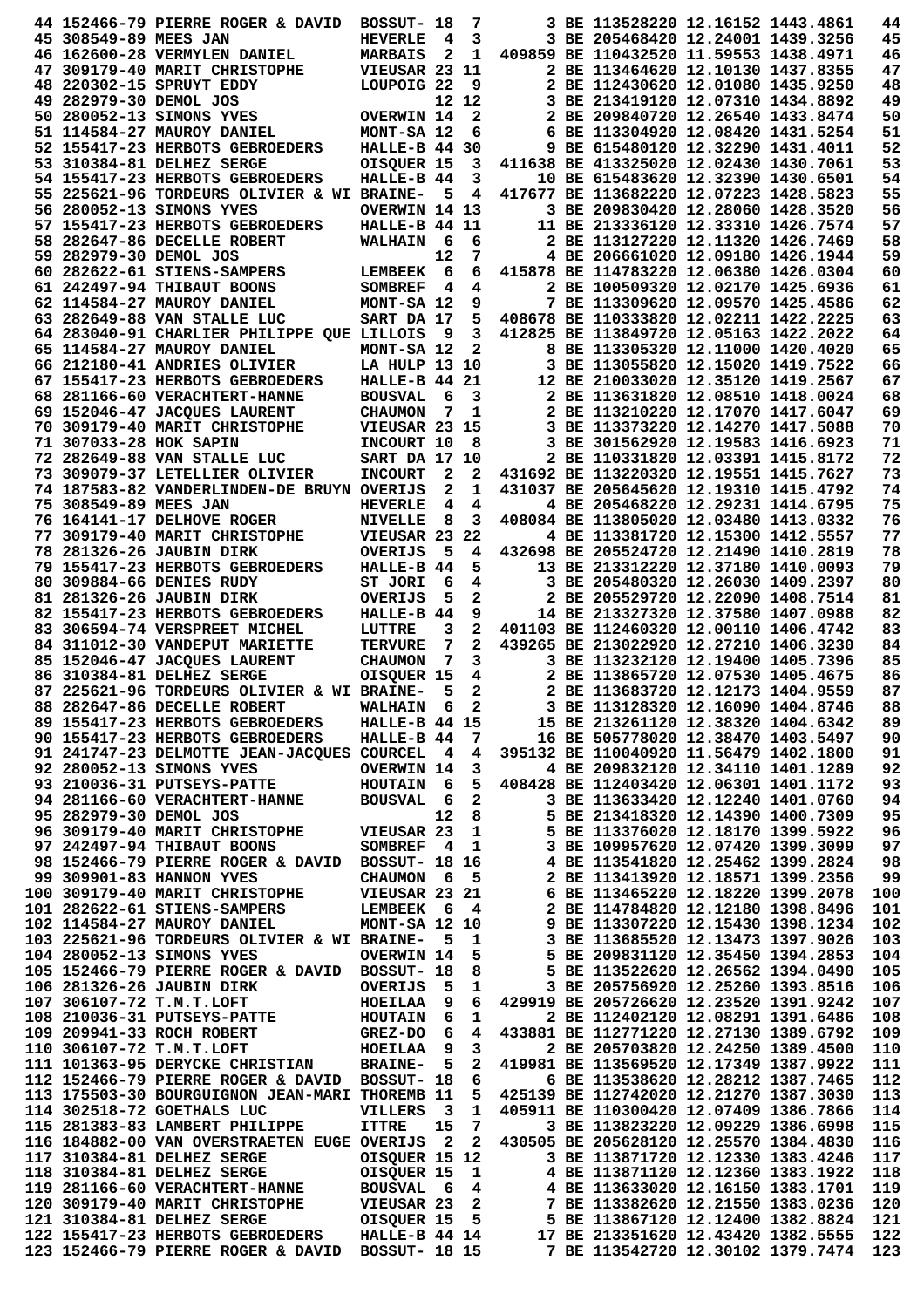|               |                         | 124 220302-15 SPRUYT EDDY                                                                                                                                                                                                                                                                                                                             | LOUPOIG <sub>22</sub>                        |                 | 6      |  | 3 BE 112433720 12.13080 1378.1284                                       |                                   | 124                                   |
|---------------|-------------------------|-------------------------------------------------------------------------------------------------------------------------------------------------------------------------------------------------------------------------------------------------------------------------------------------------------------------------------------------------------|----------------------------------------------|-----------------|--------|--|-------------------------------------------------------------------------|-----------------------------------|---------------------------------------|
|               |                         | 125 220302-15 SPRUYT EDDY                                                                                                                                                                                                                                                                                                                             | LOUPOIG 22 15                                |                 |        |  | 4 BE 112434120 12.13180 1377.3584                                       |                                   | 125                                   |
|               |                         | 126 212180-41 ANDRIES OLIVIER                                                                                                                                                                                                                                                                                                                         | LA HULP 13                                   |                 | 2      |  | 4 BE 113055120 12.24260 1376.6229                                       |                                   | 126                                   |
|               |                         | 127 209941-33 ROCH ROBERT                                                                                                                                                                                                                                                                                                                             | <b>GREZ-DO</b>                               | 6               | 3      |  | 2 BE 112777420 12.30310 1375.1445                                       |                                   | 127                                   |
|               |                         | 128 155417-23 HERBOTS GEBROEDERS                                                                                                                                                                                                                                                                                                                      | HALLE-B 44                                   |                 | 17     |  | 18 BE 213314420 12.45310 1374.9564                                      |                                   | 128                                   |
|               |                         | 129 309884-66 DENIES RUDY                                                                                                                                                                                                                                                                                                                             | ST JORI                                      | 6               | 6      |  | 4 BE 205481520 12.33550 1374.4782                                       |                                   | 129                                   |
|               |                         | 130 210036-31 PUTSEYS-PATTE                                                                                                                                                                                                                                                                                                                           | <b>HOUTAIN</b>                               | 6<br>4          | 2      |  | 3 BE 112403520 12.12221 1373.4751<br>2 BE 112765520 12.33450 1372.2855  |                                   | 130<br>131                            |
|               |                         | 131 307193-91 ADAM ANDRE<br>132 307835-54 CLEMENT DOMINIQUE                                                                                                                                                                                                                                                                                           | <b>JODOIGN</b><br><b>MONSTRE 10</b>          |                 | 4<br>9 |  | 406850 BE 113864020 12.11400 1371.4045                                  |                                   | 132                                   |
|               |                         | 133 226179-72 PALM-KRUCKER JEAN-PIE BRAINE-                                                                                                                                                                                                                                                                                                           |                                              | 4               | 3      |  | 2 BE 113573720 12.21190 1370.8134                                       |                                   | 133                                   |
|               |                         | 134 280052-13 SIMONS YVES                                                                                                                                                                                                                                                                                                                             | <b>OVERWIN 14</b>                            |                 | 6      |  | 6 BE 209830820 12.41230 1370.2201                                       |                                   | 134                                   |
|               |                         | 135 280052-13 SIMONS YVES                                                                                                                                                                                                                                                                                                                             | <b>OVERWIN 14</b>                            |                 | 1      |  | 7 BE 209840220 12.41280 1369.8703                                       |                                   | 135                                   |
|               |                         | 136 309179-40 MARIT CHRISTOPHE                                                                                                                                                                                                                                                                                                                        | VIEUSAR 23 12                                |                 |        |  | 8 BE 113380220 12.24550 1369.6359                                       |                                   | 136                                   |
|               |                         | 137 311104-25 DE NORRE COLLIN LIONE RANSART                                                                                                                                                                                                                                                                                                           |                                              | 6               | 3      |  | 398190 BE 104936620 12.06101 1367.5594                                  |                                   | 137                                   |
|               |                         | 138 283040-91 CHARLIER PHILIPPE QUE LILLOIS                                                                                                                                                                                                                                                                                                           |                                              | 9               | 4      |  | 2 BE 113846220 12.16553 1367.3249                                       |                                   | 138                                   |
|               |                         | 139 305643-93 CANS SIMON                                                                                                                                                                                                                                                                                                                              | <b>LANDEN</b>                                | 2               | 2      |  | 2 BE 201312320 12.42180 1366.8683                                       |                                   | 139                                   |
|               |                         | 140 152046-47 JACQUES LAURENT                                                                                                                                                                                                                                                                                                                         | <b>CHAUMON</b>                               | 7               | 5      |  | 4 BE 113211020 12.28350 1365.7677                                       |                                   | 140                                   |
|               |                         | 141 152046-47 JACQUES LAURENT                                                                                                                                                                                                                                                                                                                         | <b>CHAUMON</b>                               | 7               | 6      |  | 5 BE 113231520 12.28360 1365.6952                                       |                                   | 141                                   |
|               |                         | 142 281383-83 LAMBERT PHILIPPE                                                                                                                                                                                                                                                                                                                        | <b>ITTRE</b>                                 | 15              | 8      |  | 4 BE 113826520 12.14059 1364.8321                                       |                                   | 142                                   |
|               |                         | 143 282649-88 VAN STALLE LUC                                                                                                                                                                                                                                                                                                                          | <b>SART DA 17 13</b>                         |                 |        |  | 3 BE 110333720 12.14391 1363.8436                                       |                                   | 143                                   |
|               |                         | 144 205999-68 DERNIE FRANCIS & LAUR BORNIVA 10                                                                                                                                                                                                                                                                                                        |                                              |                 | - 1    |  | 406801 BE 113833820 12.13171 1363.7997                                  |                                   | 144                                   |
|               |                         | 145 155417-23 HERBOTS GEBROEDERS                                                                                                                                                                                                                                                                                                                      | HALLE-B 44 41                                |                 |        |  | 19 BE 615483720 12.48160 1363.6107                                      |                                   | 145                                   |
|               |                         | 146 114584-27 MAUROY DANIEL                                                                                                                                                                                                                                                                                                                           | MONT-SA 12 11                                |                 |        |  | 10 BE 113302020 12.23260 1363.1438<br>2 BE 113330920 12.24260 1363.0012 |                                   | 146                                   |
|               |                         | 147 145223-14 MARTIN MICHAEL                                                                                                                                                                                                                                                                                                                          | <b>NIL-SAI</b>                               | 6<br>3          | 5<br>2 |  | 2 BE 113341620 12.25099 1362.1782                                       |                                   | 147<br>148                            |
|               |                         | 148 308071-96 SCHELLEKENS ERIC<br>149 282649-88 VAN STALLE LUC                                                                                                                                                                                                                                                                                        | MONT SA                                      |                 | 2      |  | 4 BE 110330520 12.15071 1361.7229                                       |                                   | 149                                   |
|               |                         | 150 280052-13 SIMONS YVES                                                                                                                                                                                                                                                                                                                             | <b>SANT DA 17<br/>OVERWIN 14<br/>OVERWIN</b> |                 | 4      |  | 8 BE 209841020 12.43270 1361.5984                                       |                                   | 150                                   |
|               |                         | 151 280052-13 SIMONS YVES                                                                                                                                                                                                                                                                                                                             |                                              |                 | 9      |  | 9 BE 209837720 12.43340 1361.1149                                       |                                   | 151                                   |
|               | 152 282979-30 DEMOL JOS |                                                                                                                                                                                                                                                                                                                                                       |                                              | 12              | 4      |  | 6 BE 206656420 12.23410 1359.7398                                       |                                   | 152                                   |
|               |                         | 153 302172-17 VANDIEST JEAN-BAPTIST AISCHE-                                                                                                                                                                                                                                                                                                           |                                              | 4               | 2      |  | 424151 BE 101594320 12.27010 1359.3857                                  |                                   | 153                                   |
|               |                         | 154 307193-91 ADAM ANDRE                                                                                                                                                                                                                                                                                                                              | <b>JODOIGN</b>                               | 4               | 1      |  | 3 BE 112767920 12.36470 1359.3495                                       |                                   | 154                                   |
|               |                         | 155 220302-15 SPRUYT EDDY                                                                                                                                                                                                                                                                                                                             | LOUPOIG 22                                   |                 | 5      |  | 5 BE 112430520 12.17310 1358.1599                                       |                                   | 155                                   |
|               |                         | 156 226179-72 PALM-KRUCKER JEAN-PIE BRAINE-                                                                                                                                                                                                                                                                                                           |                                              | 4               | 2      |  | 3 BE 113575420 12.24190 1357.5182                                       |                                   | 156                                   |
|               |                         | 157 281383-83 LAMBERT PHILIPPE                                                                                                                                                                                                                                                                                                                        | <b>ITTRE</b>                                 | 15 <sub>1</sub> | 15     |  | 5 BE 113828020 12.15559 1356.5173                                       |                                   | 157                                   |
|               |                         | 158 164141-17 DELHOVE ROGER                                                                                                                                                                                                                                                                                                                           | <b>NIVELLE</b>                               | 8               | 1      |  | 2 BE 113809920 12.15520 1356.3616                                       |                                   | 158                                   |
|               |                         | 159 164141-17 DELHOVE ROGER                                                                                                                                                                                                                                                                                                                           | <b>NIVELLE</b>                               | 8               | 5      |  | 3 BE 113806120 12.16010 1355.6857                                       |                                   | 159                                   |
|               | 160 282979-30 DEMOL JOS |                                                                                                                                                                                                                                                                                                                                                       |                                              | 12              | 5      |  | 7 BE 205761920 12.24440 1355.1302                                       |                                   | 160                                   |
|               |                         | 161 220302-15 SPRUYT EDDY                                                                                                                                                                                                                                                                                                                             | LOUPOIG <sub>22</sub>                        |                 | 2      |  | 6 BE 112432420 12.18200 1354.5033                                       |                                   | 161                                   |
|               |                         | 162 145223-14 MARTIN MICHAEL                                                                                                                                                                                                                                                                                                                          | <b>NIL-SAI</b>                               | - 6             | 3      |  | 3 BE 113337120 12.26280 1354.1032                                       |                                   | 162                                   |
|               | 163 282979-30 DEMOL JOS |                                                                                                                                                                                                                                                                                                                                                       |                                              | 12              | 9      |  | 8 BE 206662020 12.25190 1352.5828                                       |                                   | 163                                   |
|               |                         | 164 310384-81 DELHEZ SERGE                                                                                                                                                                                                                                                                                                                            | OISQUER 15 14                                |                 |        |  | 6 BE 113869920 12.19210 1352.5152                                       |                                   | 164                                   |
|               |                         | 165 309179-40 MARIT CHRISTOPHE                                                                                                                                                                                                                                                                                                                        | VIEUSAR 23 14                                |                 |        |  | 9 BE 113372120 12.28590 1351.8966                                       |                                   | 165                                   |
|               |                         | 166 192396-45 SOETAERTS PHILIPPE                                                                                                                                                                                                                                                                                                                      | VILLERS 13 11                                |                 |        |  | 405746 BE 112449420 12.15140 1351.4356                                  |                                   | 166                                   |
|               |                         | 167 209941-33 ROCH ROBERT                                                                                                                                                                                                                                                                                                                             | GREZ-DO                                      | - 6             | 2      |  | 3 BE 112774520 12.36080 1351.0930                                       |                                   | 167                                   |
|               |                         |                                                                                                                                                                                                                                                                                                                                                       |                                              |                 |        |  |                                                                         |                                   |                                       |
|               |                         |                                                                                                                                                                                                                                                                                                                                                       |                                              |                 |        |  |                                                                         |                                   |                                       |
|               |                         | 168 310275-69 DELLIER JEAN MARIE TILLY 12 10 411207 BE 113367620 12.19440 1349.3995 168<br>169 205735-95 GHION ROGER LASNE 4 1 418018 BE 113804020 12.24500 1349.1705 169<br>170 212180-41 ANDRIES OLIVIER LA HULP 13 4 5 BE 1130513                                                                                                                  |                                              |                 |        |  |                                                                         |                                   |                                       |
|               |                         |                                                                                                                                                                                                                                                                                                                                                       |                                              |                 |        |  |                                                                         |                                   |                                       |
|               |                         |                                                                                                                                                                                                                                                                                                                                                       |                                              |                 |        |  |                                                                         |                                   |                                       |
|               |                         |                                                                                                                                                                                                                                                                                                                                                       |                                              |                 |        |  |                                                                         |                                   |                                       |
|               |                         |                                                                                                                                                                                                                                                                                                                                                       |                                              |                 |        |  |                                                                         |                                   |                                       |
|               |                         |                                                                                                                                                                                                                                                                                                                                                       |                                              |                 |        |  |                                                                         |                                   |                                       |
|               |                         | BOURGES-VIERZON 31-07-21 171 JEUNES Amateurs:24 LACHER:07.15                                                                                                                                                                                                                                                                                          |                                              |                 |        |  |                                                                         |                                   |                                       |
|               |                         |                                                                                                                                                                                                                                                                                                                                                       |                                              |                 |        |  |                                                                         |                                   |                                       |
| $N\mathbf{R}$ |                         | Naam                                                                                                                                                                                                                                                                                                                                                  |                                              |                 |        |  |                                                                         |                                   |                                       |
| N0            |                         | Nom                                                                                                                                                                                                                                                                                                                                                   |                                              |                 |        |  |                                                                         |                                   |                                       |
|               |                         | Gemeent AD IG Afstand LD Ring   JR Bestat    Snelh.     NR<br>Localit EN MQ Distanc PA Bague  AN Constat    Vitesse   NO                                                                                                                                                                                                                              | .                                            |                 |        |  |                                                                         |                                   |                                       |
|               |                         | 1 152466-79 PIERRE ROGER & DAVID BOSSUT- 10 3 434855 BE 112564821 11.56043 1547.1321                                                                                                                                                                                                                                                                  |                                              |                 |        |  |                                                                         |                                   | $\mathbf{1}$                          |
|               |                         | 2 152466-79 PIERRE ROGER & DAVID BOSSUT- 10 4                                                                                                                                                                                                                                                                                                         |                                              |                 |        |  |                                                                         | 2 BE 112562121 12.04163 1503.2755 | $\mathbf{2}$                          |
|               |                         | 3 281041-32 DE JONGHE CHRISTIAN HAUT-IT 14 3 411768 BE 114660921 11.50140 1496.0688                                                                                                                                                                                                                                                                   |                                              |                 |        |  |                                                                         |                                   | $\mathsf 3$                           |
|               |                         | 4 305174-12 GILLIJNS WILFRIED HULDENB 6 2 435238 BE 200532321 12.08110 1484.5250                                                                                                                                                                                                                                                                      |                                              |                 |        |  |                                                                         |                                   | $\overline{\textbf{4}}$               |
|               |                         | 5 152466-79 PIERRE ROGER & DAVID BOSSUT- 10 6                                                                                                                                                                                                                                                                                                         |                                              |                 |        |  | 3 BE 112564021 12.12452 1460.4538                                       |                                   |                                       |
|               |                         | 6 102222-81 HAZAERT KAMIEL                                                                                                                                                                                                                                                                                                                            |                                              |                 |        |  | NEERIJS 31 3 436040 BE 207305521 12.14500 1454.2746                     |                                   | 5<br>6                                |
|               |                         | 7 281041-32 DE JONGHE CHRISTIAN HAUT-IT 14 14 2 BE 114658321 11.59030 1449.6321                                                                                                                                                                                                                                                                       |                                              |                 |        |  |                                                                         |                                   |                                       |
|               |                         | 8 184882-00 VAN OVERSTRAETEN EUGE OVERIJS 10 4 430505 BE 200560821 12.15010 1434.9369                                                                                                                                                                                                                                                                 |                                              |                 |        |  |                                                                         |                                   | $\begin{array}{c} 7 \\ 8 \end{array}$ |
|               |                         |                                                                                                                                                                                                                                                                                                                                                       |                                              |                 |        |  |                                                                         |                                   | $\boldsymbol{9}$                      |
|               |                         |                                                                                                                                                                                                                                                                                                                                                       |                                              |                 |        |  |                                                                         |                                   | 10<br>11                              |
|               |                         |                                                                                                                                                                                                                                                                                                                                                       |                                              |                 |        |  |                                                                         |                                   | 12                                    |
|               |                         |                                                                                                                                                                                                                                                                                                                                                       |                                              |                 |        |  |                                                                         |                                   | 13                                    |
|               |                         |                                                                                                                                                                                                                                                                                                                                                       |                                              |                 |        |  |                                                                         |                                   | 14                                    |
|               |                         |                                                                                                                                                                                                                                                                                                                                                       |                                              |                 |        |  |                                                                         |                                   | 15                                    |
|               |                         |                                                                                                                                                                                                                                                                                                                                                       |                                              |                 |        |  |                                                                         |                                   | 16                                    |
|               |                         |                                                                                                                                                                                                                                                                                                                                                       |                                              |                 |        |  |                                                                         |                                   | 17                                    |
|               |                         |                                                                                                                                                                                                                                                                                                                                                       |                                              |                 |        |  |                                                                         |                                   | 18                                    |
|               |                         |                                                                                                                                                                                                                                                                                                                                                       |                                              |                 |        |  |                                                                         |                                   | 19                                    |
|               |                         |                                                                                                                                                                                                                                                                                                                                                       |                                              |                 |        |  |                                                                         |                                   | 20                                    |
|               |                         |                                                                                                                                                                                                                                                                                                                                                       |                                              |                 |        |  |                                                                         |                                   | 21                                    |
|               |                         | 8 184882-00 VAN OVERSTRAETEN EUGE OVERIJS 10 4 430505 BE 200560821 12.15010 1434.9369<br>9 305174-12 GILIJNS WILFRIED HULDENB 6 4 437726 BE 112575121 12.13130 1429.5878<br>10 226106-96 GOFFIN VINCENT NETHEN 3 1 437726 BE 11257<br>22 102222-81 HAZAERT KAMIEL<br>23 152466-79 PIERRE ROGER & DAVID BOSSUT- 10 8 4 BE 112563421 12.41022 1333.7610 |                                              |                 |        |  | NEERIJS 31 18 4 BE 207300621 12.40270 1339.8064                         |                                   | 22<br>23                              |